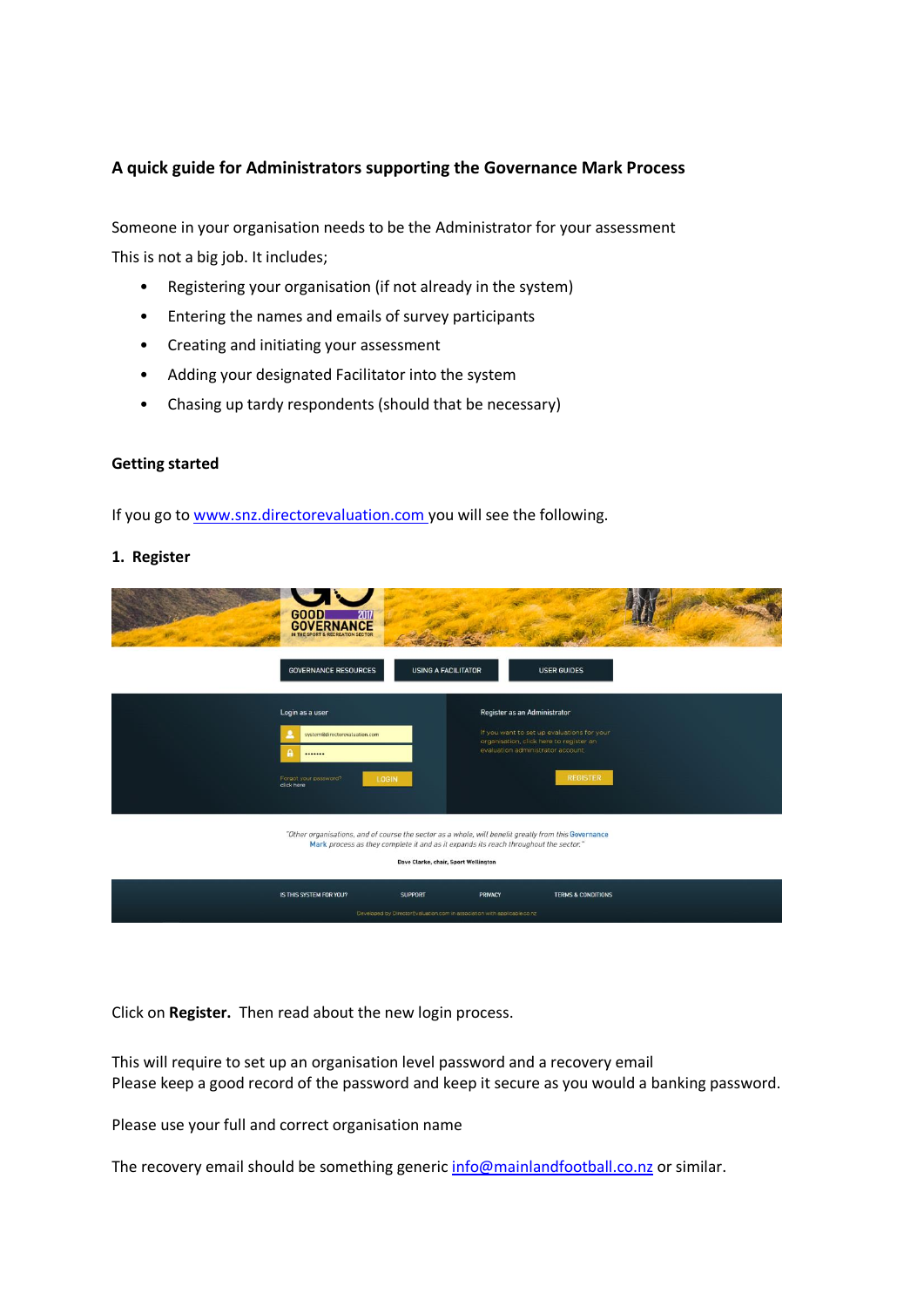Not the email of a person specific as people tend to move on and emails cancelled.

## **2. Enter directors' names and emails**

#### In the Administrators screen you can



Manage Board member's information – add names and emails, making sure you assign them roles, director/chair

#### **3. Manage Facilitators**

Add the name of your assigned facilitator and his/her email

#### **4. Initiate an Assessment**

The Framework Whole of Board evaluation is the one you want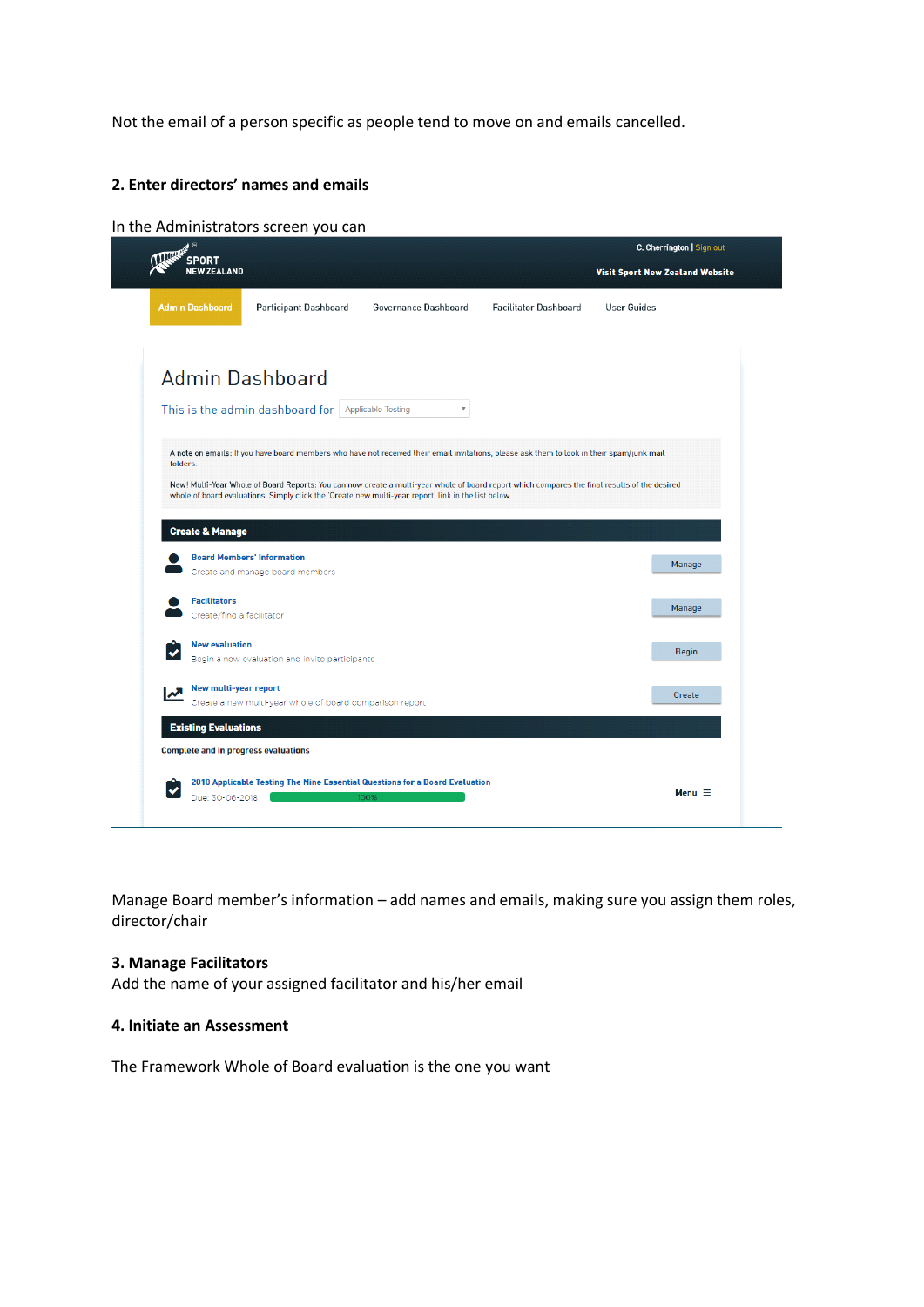| <b>New Standard Evaluation</b><br>Choose from one of the evaluation templates below, fill in some details and then invite people to take<br>part in the evaluation<br><b>Evaluation Details</b>                                                                                          |         |        |
|------------------------------------------------------------------------------------------------------------------------------------------------------------------------------------------------------------------------------------------------------------------------------------------|---------|--------|
| <b>Evaluation Type</b>                                                                                                                                                                                                                                                                   |         |        |
| <b>Framework Whole of Board Evaluation</b><br>$\overline{\mathbf{v}}$                                                                                                                                                                                                                    |         |        |
| <b>End Date</b>                                                                                                                                                                                                                                                                          |         |        |
| 2018-08-31                                                                                                                                                                                                                                                                               |         |        |
| <b>Reminder Date</b>                                                                                                                                                                                                                                                                     |         |        |
| 2018-08-29                                                                                                                                                                                                                                                                               |         |        |
| been completed<br><b>Participants</b> (Manage Board Members)<br>Select who will be invited to participate in this evaluation from the list of board members below:<br>Note: You are not automatically invited to this evaluation. If you wish to participate, please add yourself below. |         |        |
| Clint Cherrington<br>clint@applicable<br>Director<br>Invite                                                                                                                                                                                                                              |         |        |
|                                                                                                                                                                                                                                                                                          | Preview | Create |

Set a deadline, maybe two weeks for people to complete and a reminder date say four days out. The system will send a reminder automatically. Select Directors (Invite) Click Create and the system sends a link to each participant. You also send manual reminders and/or change the dates if necessary

It is good to get the chair to send a "heads up" email that the process is about to start and directors can expect a system generated invite

Basically, the Administrator's work is now done, the facilitator will manage the process from this point on

A full on-line Administrator's Guide is available [here](https://snz.directorevaluation.com/guides/administrators_guide.pdf)

## **Questions**

You can contact your assigned Facilitator – Name, email, phone

Or for any technical issues please email; [Clint Cherrington: clint@applicable.co.nz](mailto:clint@applicable.co.nz)